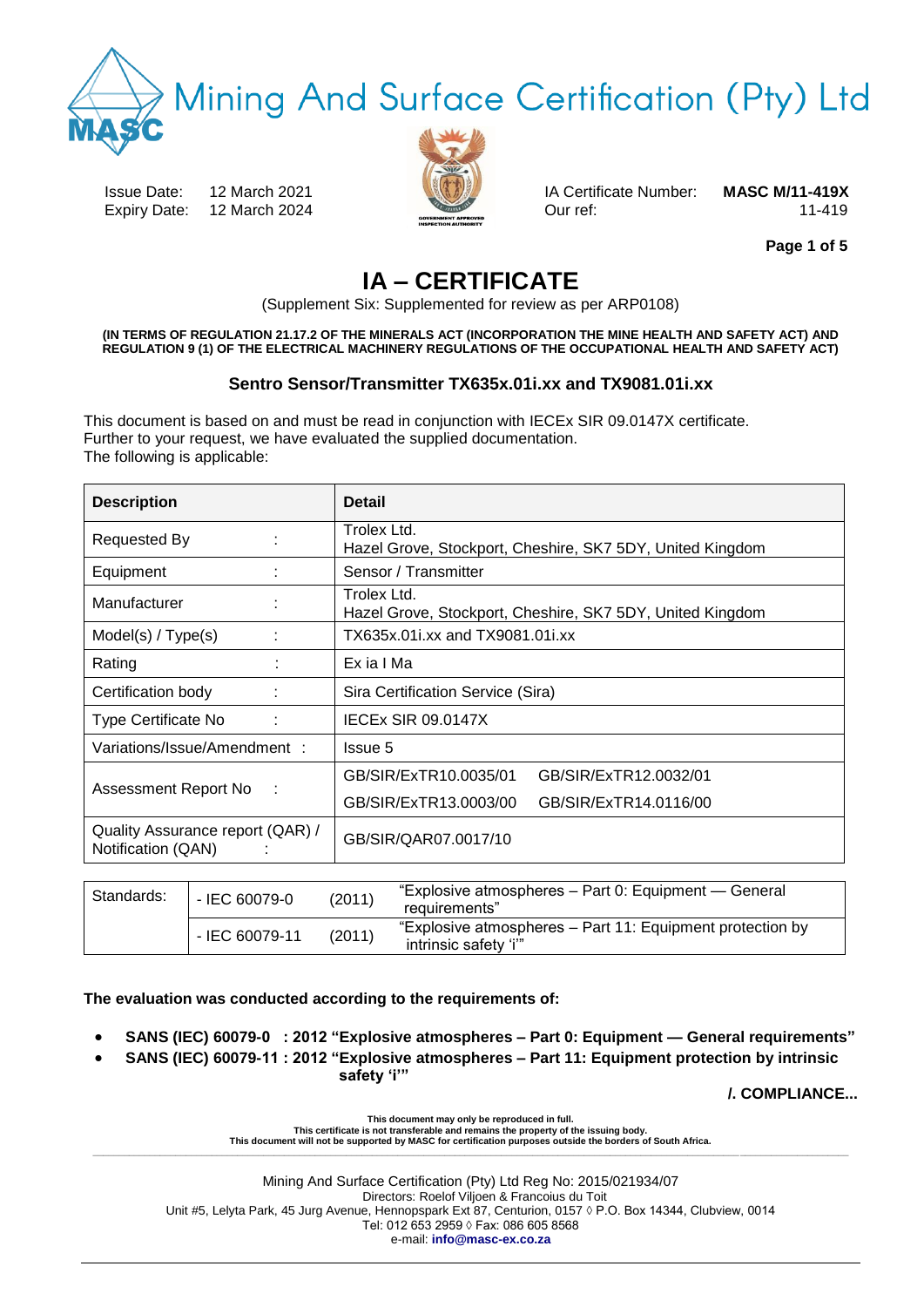# **IA CERTIFICATE NUMBER: MASC M/11-419X**

**Sentro Sensor / Transmitter TX635x.01i.xx and TX9081.01i.xx**

(Supplement Six) **Page 2 of 5**

### **COMPLIANCE:**

The equipment as described below is hereby certified "Explosion Protected" "Ex ia I Ma" and is suitable for use in hazardous locations as stated below and as tested, assessed and inspected in accordance with the relevant requirements of SANS / IEC Standards:

| Location<br><b>Hazard Frequency</b>                                                                          | Zone 0, 1, 2<br>---        | Mining / Underground<br>Continuous as could occur under normal operating<br>conditions in hazardous area |
|--------------------------------------------------------------------------------------------------------------|----------------------------|----------------------------------------------------------------------------------------------------------|
| Environment<br>Surface Temperature<br>Service/Ambient Temperature $(-20^{\circ}C \leq Ta \leq +40^{\circ}C)$ | Group I<br>$150^{\circ}$ C | Methane / Coal dust                                                                                      |

#### **DESCRIPTION OF EQUIPMENT (According to Sira Certificate):**

The Sentro Sensor / Transmitter is designed to monitor an input from sensor modules. The sensor module is a component approved item fully integrated into the Sentro to give direct monitoring of the toxic and flammable gas concentrations, ambient air temperature, atmospheric pressure and humidity, etc, or alternatively the monitoring channel may be connected to a remote sensor to measure airflow, pressure, vibration, etc.

Sentro Sensor / Transmitter comprise the following models:

TX6351.01i (4 / 6 wire Gas Sensor / Transmitter)

TX6352.01i (2 wire Gas Sensor / Transmitter)

TX9081.01i.xx (4 / 6 wire Sensor / Transmitter)

Note:

- When fitted with an rModule, model numbers TX6351 and TX6352 become TX9081.
- TX6351.01i and TX9081.01i are identical except the use a different range of plug in modules.

The Sentro Sensor / Transmitter number is determined by the module fitted.

The unit comprises a Display PCB, Control PCB, and an Output PCB, assembled on a plastic carcass, which in turn is encased in an outer polycarbonate ABS enclosure with antistatic properties with a polycarbonate window for the LCD display. The enclosure provides a degree of ingress protection to at least IP54. External circuit connections are made through the two gland entries at the bottom of the housing.

The Sentro has the option of three Output PCBs; 4-20mA 2 Wire, Relay / Frequency and Comms / Analogue 4 Wire. These options give rise to the following products:

| Model                           | Output                                       |  |  |  |
|---------------------------------|----------------------------------------------|--|--|--|
| TX6351.01i.11 and TX9081.01i.11 | 0.4-2V Option Comms / Analogue Output        |  |  |  |
| TX6351.01i.12 and TX9081.01i.12 | 4-20mA 4 wire Option Comms / Analogue Output |  |  |  |
| TX6351.01i.15 and TX9081.01i.15 | RS485 Option Comms / Analogue Output         |  |  |  |
| TX6351.01i.14 and TX9081.01i.14 | Dual relay Option Relay PCB                  |  |  |  |
| TX6351.01i.13 and TX9081.01i.13 | 5 - 15Hz Option Frequency PCB                |  |  |  |
| TX6352.01i.12                   | 4-20mA 2 Wire (Loop powered)                 |  |  |  |

**/. As part...**

**This document may only be reproduced in full. This certificate is not transferable and remains the property of the issuing body. This document will not be supported by MASC for certification purposes outside the borders of South Africa. \_\_\_\_\_\_\_\_\_\_\_\_\_\_\_\_\_\_\_\_\_\_\_\_\_\_\_\_\_\_\_\_\_\_\_\_\_\_\_\_\_\_\_\_\_\_\_\_\_\_\_\_\_\_\_\_\_\_\_\_\_\_\_\_\_\_\_\_\_\_\_\_\_\_\_\_\_\_\_\_\_\_\_\_\_\_\_\_\_\_\_\_\_\_\_\_\_\_\_\_\_\_\_\_\_\_\_\_\_\_\_\_\_\_\_\_\_\_\_\_\_\_\_\_\_\_\_\_\_\_\_\_\_\_\_\_\_\_\_\_\_\_\_\_\_\_**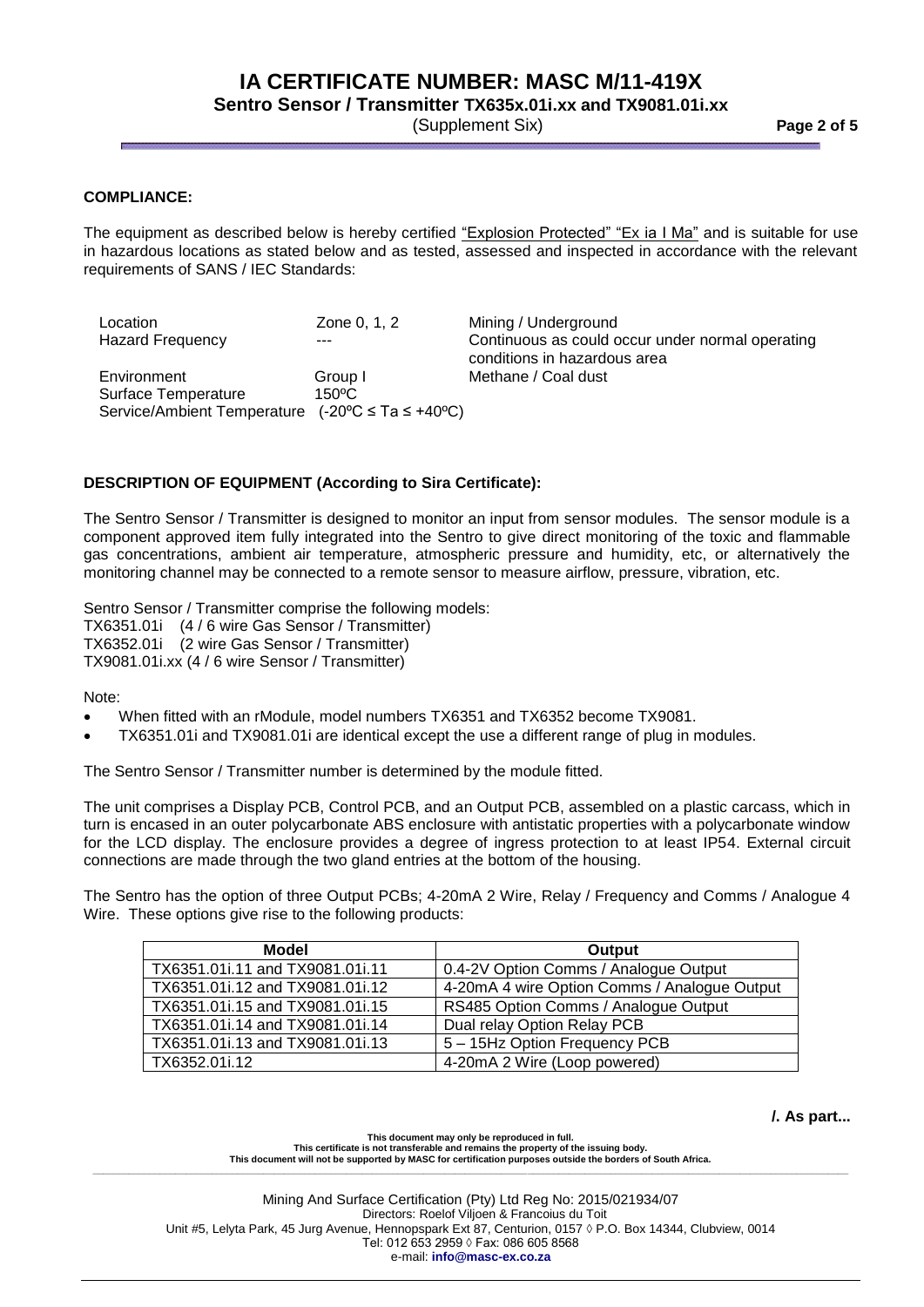# **IA CERTIFICATE NUMBER: MASC M/11-419X**

**Sentro Sensor / Transmitter TX635x.01i.xx and TX9081.01i.xx**

(Supplement Six) **Page 3 of 5**

As part of this certification, the above models can be used with any of the following sensors:

- TX6350 eModule Flammable Gas Sensor (Group I)
- TX6350 eModule Toxic Gas Sensor (Group I)
- $\bullet$  TX6350 eModule Flammable Gas Sensor
- TX6350 eModule Infrared Gas Sensing eModule (Group I)
- TX9160 Series rModule
- TX9160 Climate Sensing eModule

The following safety parameters are applicable to the Sentro Sensors/Transmitters:

| <b>Model</b>                    | <b>Terminals</b> | <b>Input Parameters</b> |         | <b>Output Parameters</b> |                |                   |                      |
|---------------------------------|------------------|-------------------------|---------|--------------------------|----------------|-------------------|----------------------|
|                                 |                  | Ui                      | li      | $P_i$                    | Uo             | lo                | P <sub>o</sub>       |
| TX6351.01i.11 and TX9081.01i.11 | 5 & 6            | 14.4V                   | $\star$ |                          | ٠              | ٠                 |                      |
|                                 | 1 & (2 or 3)     | 14.4V                   |         |                          | 14.4V          | 40 <sub>m</sub> A | 135<br>mW            |
| TX6351.01i.12 and TX9081.01i.12 | 5 & 6            | 14.4V                   | $\star$ | ٠                        | $\blacksquare$ |                   |                      |
|                                 | 1 & (2 or 3)     | 14.4V                   |         |                          | 14.4V          | 477m<br>A         | 1.72<br>W            |
| TX6351.01i.15 and TX9081.01i.15 | 5&6              | 14.4V                   | $\star$ | $\overline{\phantom{a}}$ | ٠              | ٠                 |                      |
|                                 | 1&3<br>2 & 3     | 6.88V                   |         |                          | 5.88V          | 66 <sub>m</sub> A | 97 <sub>m</sub><br>W |
| TX6351.01i.14 and TX9081.01i.14 | 5&6              | 14.4V                   | $\star$ |                          | ۰.             |                   |                      |
|                                 | 1 & 2            | 30 <sub>V</sub>         |         |                          | 0              | 0                 | $\Omega$             |
|                                 | 3 & 4            | 30 <sub>V</sub>         |         |                          | $\mathbf 0$    | 0                 | $\Omega$             |
| TX6351.01i.13 and TX9081.01i.13 | 5&6              | 14.4V                   | $\star$ |                          | ٠              |                   |                      |
|                                 | 1 & 2            | 16.5V                   | -       | 2.5W                     | $\Omega$       | $\Omega$          | $\Omega$             |
| TX6352.01i.12                   | 1 & 2            | 14.4V                   |         |                          |                |                   |                      |

**\***Ii = Io of the externally connected IS supply

### **MARKING:**

Sira marking remains applicable and the marking for the relevant models will be as above. The following MASC Certificate number (IA number) must be additionally applied to the equipment.

IA No: MASC M/11-419X

### **CONDITIONS OF MANUFACTURE:**

The printed circuit boards applied with conformal coating shall be inspected to ensure that no conductive parts protrude through the coating.

**/. The cable...**

**This document may only be reproduced in full. This certificate is not transferable and remains the property of the issuing body. This document will not be supported by MASC for certification purposes outside the borders of South Africa. \_\_\_\_\_\_\_\_\_\_\_\_\_\_\_\_\_\_\_\_\_\_\_\_\_\_\_\_\_\_\_\_\_\_\_\_\_\_\_\_\_\_\_\_\_\_\_\_\_\_\_\_\_\_\_\_\_\_\_\_\_\_\_\_\_\_\_\_\_\_\_\_\_\_\_\_\_\_\_\_\_\_\_\_\_\_\_\_\_\_\_\_\_\_\_\_\_\_\_\_\_\_\_\_\_\_\_\_\_\_\_\_\_\_\_\_\_\_\_\_\_\_\_\_\_\_\_\_\_\_\_\_\_\_\_\_\_\_\_\_\_\_\_\_\_\_**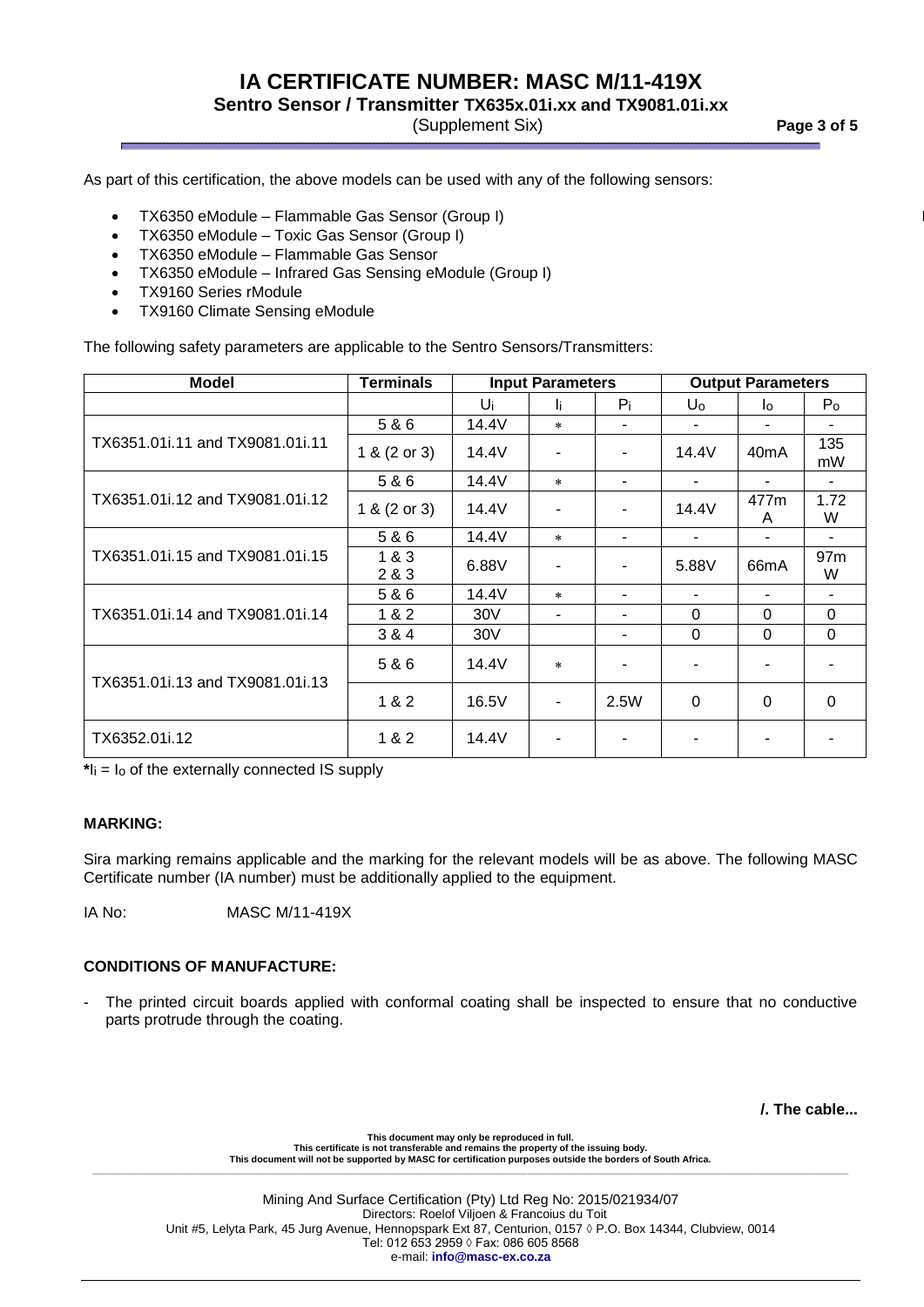**Sentro Sensor / Transmitter TX635x.01i.xx and TX9081.01i.xx**

(Supplement Six) **Page 4 of 5**

- The cable glands shall be suitable to provide an ingress protection to at least IP54.
- The products covered by this certificate incorporate previously certified devices, it is therefore the responsibility of the manufacturer to continually monitor the status of the certification associated with these devices, and the manufacturer shall inform Sira of any modifications of the devices that may impinge upon the explosion safety design of their products.

#### **SPECIAL CONDITIONS OF USE (X):**

- When an external sensor is used with either a type TX9160.01i.301 (4-20mA), TX9160.01i.303 (0.4-2V), TX9160.01i.321 (4-20mA Differential) or TX9160.01i.323 (0.4-2V Differential) rModule and it is powered form a separate intrinsically safe power supply, the following shall be met:
	- No connection shall be made to rModule terminal 1m (power).
	- The 0V of the external sensor power supply shall be connected to the 0V input of the equipment.
	- The U<sub>i</sub> presented by the external sensor to the rModule terminal 2m and 3m shall not exceed the Uo of the power supply that powers rModule.

#### **CONDITIONS OF CERTIFICATION:**

- 1. This IA Certificate covers all units sold from the date of this document to 12 March 2024.
- 2. As per ARP 0108 a three yearly review is required on this IA Certificate.
- 3. The apparatus must be additionally marked with the MASC marking details above.
- 4. This approval only covers the equipment as certified above and does not include any scheduled additions or variations / amendments / new issues to the certificate(s), made after the above date.
- 5. The equipment does not need to be re-tested when used on the conditions and with such restrictions as prescribed by Sira and in this approval.
- 6. The Sira certification must remain valid.
- 7. The extent of the requirements in the ARP 0108 (or regulations) and SANS 10108 on the certification of the equipment must remain unchanged.
- 8. The Ex quality assurance notification/report for the equipment must remain valid.

#### *The use of apparatus in hazardous locations is subject to the following provisions as applicable, which shall be adhered to:*

- i. SANS 10086 requirements;
- ii. Any conditions mentioned in the above document;
- iii. Codes of Practice enforced in terms of Regulations 21.17.2 of Minerals Act, by Chief Inspector of Mines;
- iv. Any restrictions and conditions enforced by Chief Inspectors of Mines, Principal Inspector (Group I equipment) of Chief Inspector of Factories (Group II equipment);
- v. Any relevant requirements of the MHS Act or the OHS Act.

**/. CONCLUSION...**

**This document may only be reproduced in full. This certificate is not transferable and remains the property of the issuing body. This document will not be supported by MASC for certification purposes outside the borders of South Africa. \_\_\_\_\_\_\_\_\_\_\_\_\_\_\_\_\_\_\_\_\_\_\_\_\_\_\_\_\_\_\_\_\_\_\_\_\_\_\_\_\_\_\_\_\_\_\_\_\_\_\_\_\_\_\_\_\_\_\_\_\_\_\_\_\_\_\_\_\_\_\_\_\_\_\_\_\_\_\_\_\_\_\_\_\_\_\_\_\_\_\_\_\_\_\_\_\_\_\_\_\_\_\_\_\_\_\_\_\_\_\_\_\_\_\_\_\_\_\_\_\_\_\_\_\_\_\_\_\_\_\_\_\_\_\_\_\_\_\_\_\_\_\_\_\_\_**